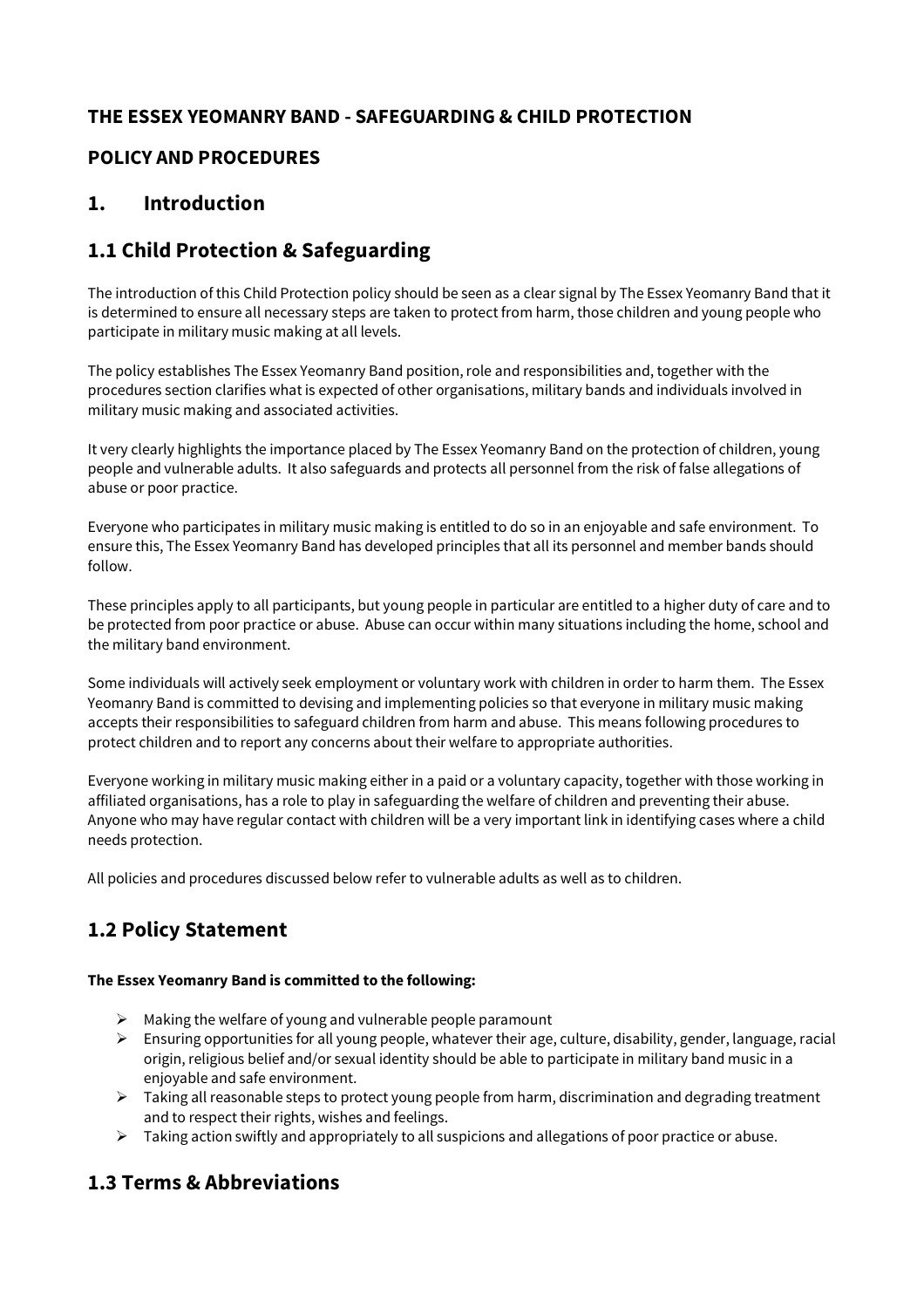#### **The following terms and abbreviations are used in this document:**

- $\triangleright$  Anyone under the age of 18 is considered to be a child/young person.
- $\triangleright$  'Band' is used in this document to mean The Essex Yeomanry Band.
- $\triangleright$  'Parent' is used as a generic term to include parents, carers and guardians.
- Ø 'Personnel' includes officers and/or employees of the The Essex Yeomanry Band as well as volunteers and all participants in the art of military band music making.
- $\triangleright$  'Safeguarding Officer' is the individual within a band whose responsibilities are explained in section 3.4 below.
- $\triangleright$  'Teacher' is any individual giving musical instruction to an individual for and/or on behalf of The Essex Yeomanry Band.

## **2. Good Practice, Poor Practice and Abuse**

## **2.1 Introduction**

To provide young people with the best possible experience and opportunities in military music everyone must operate within an accepted ethical framework and demonstrate exemplary behaviour. Not only will this allow military music to make a positive contribution to the development of young people and safeguards their welfare, but it also protects all personnel from the risk of false allegations of abuse or poor practice.

It is not always easy to distinguish poor practice from abuse, whether intentional or accidental. It is **not**therefore the responsibility of employees or participants in military music to make judgements about whether or not abuse is taking place. It is, however, their responsibility to identify poor practice and possible abuse and to act if they have concerns about the welfare of a child, as explained in section 4. This section (2) will help you identify what is meant by good practice, poor practice and abuse.

# **2.2 Good practice**

### **All personnel should adhere to the following principles and actions:**

- $\triangleright$  Before undertaking any activities involving young people, conduct a risk assessment to identify possible sources of danger and take appropriate action to minimise these risks
- $\triangleright$  Make the experience of military music making fun and enjoyable; promote fairness, confront and deal with bullying and do not condone rule violations or the use of prohibited or illegal substances. **Insist on adherence to Safeguarding & Child Protection procedures**.
- $\triangleright$  Treat all young people equally; this means giving both the more and less talented members of a group similar attention, time, respect and preserving their dignity.
- $\triangleright$  Respect the developmental stage of each young person and do not risk sacrificing their welfare in a desire for personal achievements. This means ensuring that the practice intensity is appropriate to the physical, social and emotional stage of the development of the student. Concerts, competitions, etc., must be suited primarily to the needs and the interests of the child, not those of the parents, teacher or band.
- $\triangleright$  Build relationships based on mutual trust and respect, in which young people are encouraged to take responsibility for their own development and decision-making. Avoid situations where the teacher, conductor or any other member of the band uses their position and power to decide what the child should or should not do without consideration of the young person's needs and capabilities.
- $\triangleright$  Always be publicly open when working with children. Avoid teaching sessions or meetings where a teacher and an individual student are completely unobserved.
- $\triangleright$  Where children need to be supervised in the changing rooms, teachers and band helpers should work in pairs, and involve parents if possible. Maintain an appropriate and open environment, with no secrets.
- $\triangleright$  Avoid unnecessary physical contact with young people. Where any form of physical guidance is required in teaching technique, this should be provided openly and with the consent of the student. It is important to educate parents of what is and is not acceptable in the context of music instruction and playing. Physical contact (touching) can be appropriate so long as it is neither intrusive nor disturbing and the students permission has been given.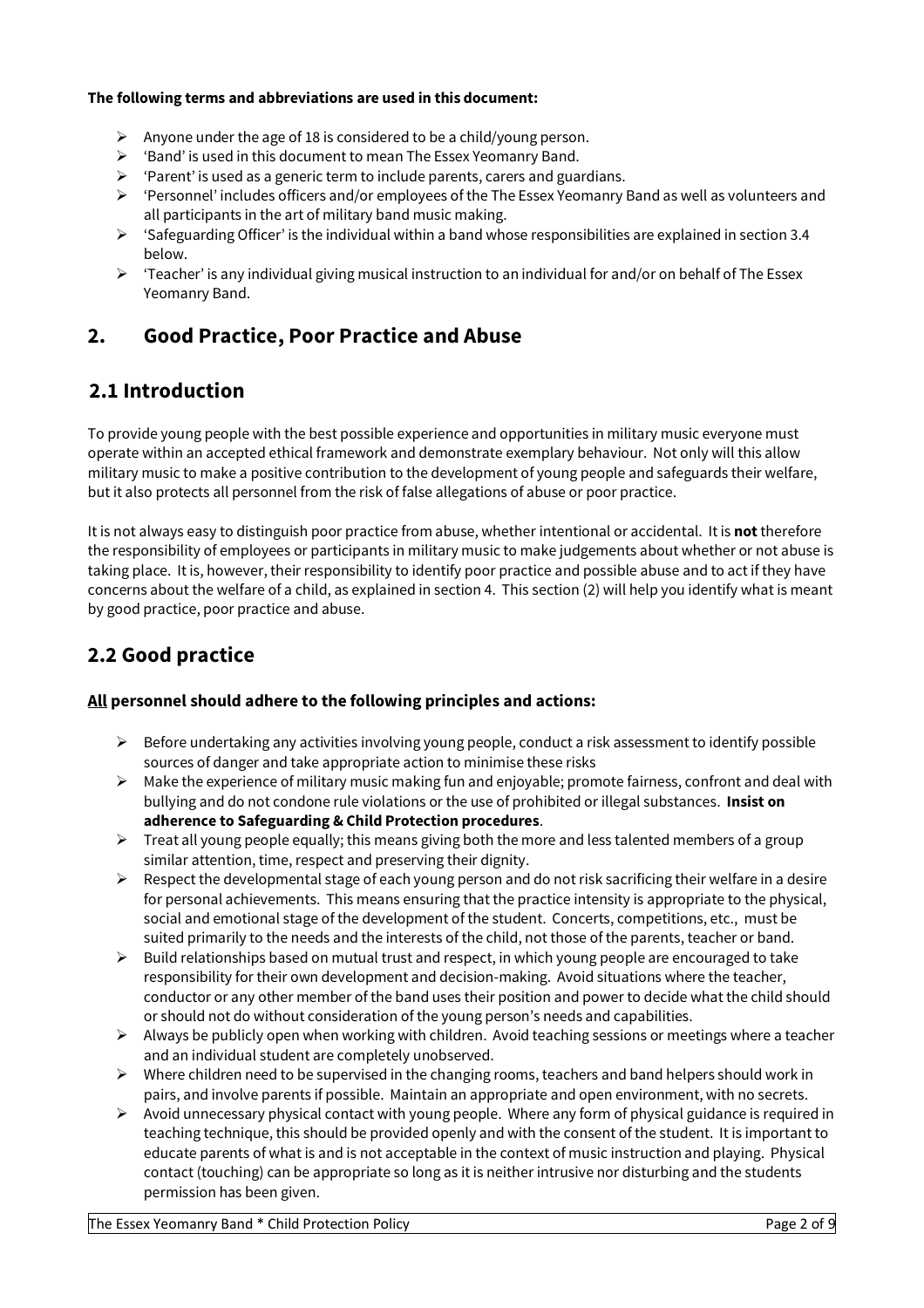- $\triangleright$  Maintain a safe and appropriate relationship with students. It is inappropriate for teachers and others in positions of authority to have an intimate relationship with a young person, even if they are over 16, the normal age of legal consent (This could also be a criminal offence 'abuse of trust' in certain circumstances defined by the Sexual Offences (Amendment) Act 2000).
- $\triangleright$  Maintain appropriate standards of behaviour at social events that young people attend.
- $\triangleright$  Be an excellent role model, for example by not smoking or drinking alcohol while working with young people.
- $\triangleright$  Communicate regularly with parents and involve them in decision-making. Gain their consent in writing to act *in loco parentis* to give permission for the administration of emergency first aid or other medical treatment if the need arises.
- $\triangleright$  Be aware of any medical conditions, existing injuries and medicines being taken. Keep a written record of any injury or accident that occurs, together with details of any treatment given. Arrange that someone with knowledge of first aid is readily available.
- $\triangleright$  Gain written parental consent for any significant travel arrangements, especially if an overnight stay is involved.

## **2.3 Poor practice**

#### **The following are regarded as poor practice and should be avoided by all personnel:**

- $\triangleright$  Unnecessarily spending excessive amounts of time alone with children away from others.
- $\triangleright$  Taking children alone in a car on journeys, however short.
- $\triangleright$  Taking children to your home where they will be alone with you.
- $\triangleright$  Sharing a room with a child.
- $\triangleright$  Engaging in rough, physical or sexually provocative games, including horseplay.
- $\triangleright$  Allowing or engaging in inappropriate touching of any form.
- $\triangleright$  Allowing children to use inappropriate language unchallenged.
- $\triangleright$  Making sexually suggestive comments to a child, even in fun.
- $\triangleright$  Reducing a child to tears as a form of control.
- $\triangleright$  Letting allegations a child makes go unchallenged, unrecorded, or not acted upon.
- $\triangleright$  Doing things of a personal nature that children can do for themselves.
- $\triangleright$  Having children stay at your home with you unsupervised.

Where cases arise where it is impractical to avoid any of the situations mentioned in this section, they should only occur with the full knowledge and consent of someone in charge in the organisation and the children's parents.

If during your care of a child you accidentally hurt them, the child seems distressed in any manner, appears to be sexually aroused by your actions, or misunderstands or misinterprets something you have done, report any such incidents as soon as possible to another colleague and make a brief written note of it. Parents should also be informed of the incident.

### **2.4 Abuse**

Abuse in all its forms can affect a child at any age. The effects can be so damaging that if not treated, they may follow an individual into adulthood.

Children with disabilities may be at increased risk of abuse through various factors such as stereotyping, prejudice, discrimination, isolation, and a powerlessness to protect themselves, or adequately to communicate that abuse has occurred. Children from ethnic minorities, who may also be experiencing racial discrimination, may be, or feel, doubly powerless in these respects.

Abuse may take a number of forms, and may be classified under the following headings:

#### **Neglect**

The Essex Yeomanry Band \* Child Protection Policy Page 3 of 9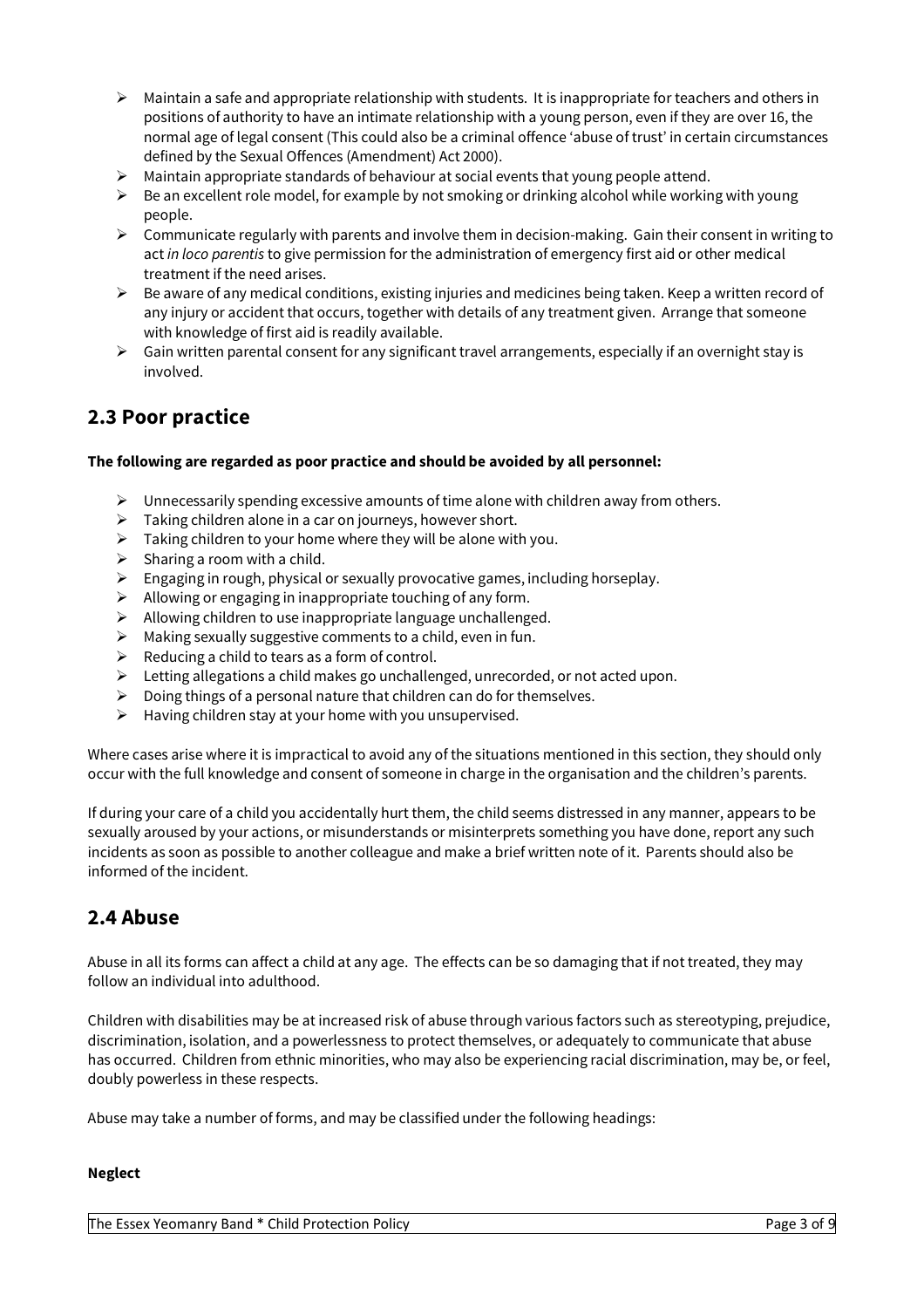This is where adults fail to meet a child's basic needs like food, shelter, warm clothing or medical care, or to protect them from physical harm. Children might also be constantly left alone or unsupervised.

Neglect in a military band situation could include a conductor or band manager not keeping children safe, or exposing them to unnecessary risk of injury.

#### **Physical Abuse**

This is where someone physically hurts or injures children, for example by hitting, shaking, throwing, squeezing, burning, suffocating and biting or otherwise causing physical harm to a child. Giving children alcohol or inappropriate drugs would also constitute physical abuse.

#### **Sexual Abuse**

Girls and boys can be abused by adults or other children, both male and female, who use children to meet their own sexual needs. This could include full sexual intercourse, masturbation, or fondling. Showing children pornographic material is also a form of sexual abuse.

In military music activities which might involve physical contact with children could potentially create situations where sexual abuse may go unnoticed. Also the power of the teacher over young students if misused, may lead to abusive situations developing.

#### **Emotional Abuse**

Persistent lack of love and affection, where children may be led to believe that they are worthless or unloved, inadequate or valued only insofar as they meet the needs of another person. It may involve the child being constantly shouted at, threatened or taunted which may make the child very nervous and withdrawn. It may also feature age or developmentally inappropriate expectations being imposed on children. Emotional abuse also occurs when there is constant overprotection, which prevents children from socialising.

Emotional abuse in military music might include situations where children are subjected by a parent or teacher to constant criticism, name-calling, sarcasm, bullying, racism or unrealistic pressure in order to perform to high expectations.

#### **Bullying**

This may be bullying of a child by an adult or another child. Bullying is defined as deliberate hurtful behaviour, usually repeated over a period if time, where it is difficult for those bullied to defend themselves. It may be physical (e.g. hitting, kicking, theft), verbal (e.g. racist or homophobic remarks, threats, name-calling, graffiti, abusive text messages transmitted by telephone or on the internet), emotional (e.g. tormenting, ridiculing, humiliating, ignoring, isolating from the group), or sexual (e.g. unwanted physical contact or abusive comments).

In military music making, bullying may arise when a parent pushes a child too hard to succeed, a teacher adopts a win-at-all-costs philosophy, or an official at a competition/festival uses bullying behaviour.

### **2.5 Indicators of Abuse**

Even for those experienced in working with child abuse, it is not always easy to recognise a situation where abuse may occur or has already taken place. The Essex Yeomanry Band acknowledges that most people involved in military music making are not experts in such recognition, but indications that a child is being abused may include one or more of the following:

- $\triangleright$  Unexplained or suspicious injuries such as bruising, cuts or burns, particularly if situated on a part of the body not normally prone to such injuries.
- $\triangleright$  An injury for which an explanation seems inconsistent.
- $\triangleright$  The child describes what appears to be an abusive act involving him/her.
- $\triangleright$  Someone else a child or adult, expresses concern about the welfare of a child.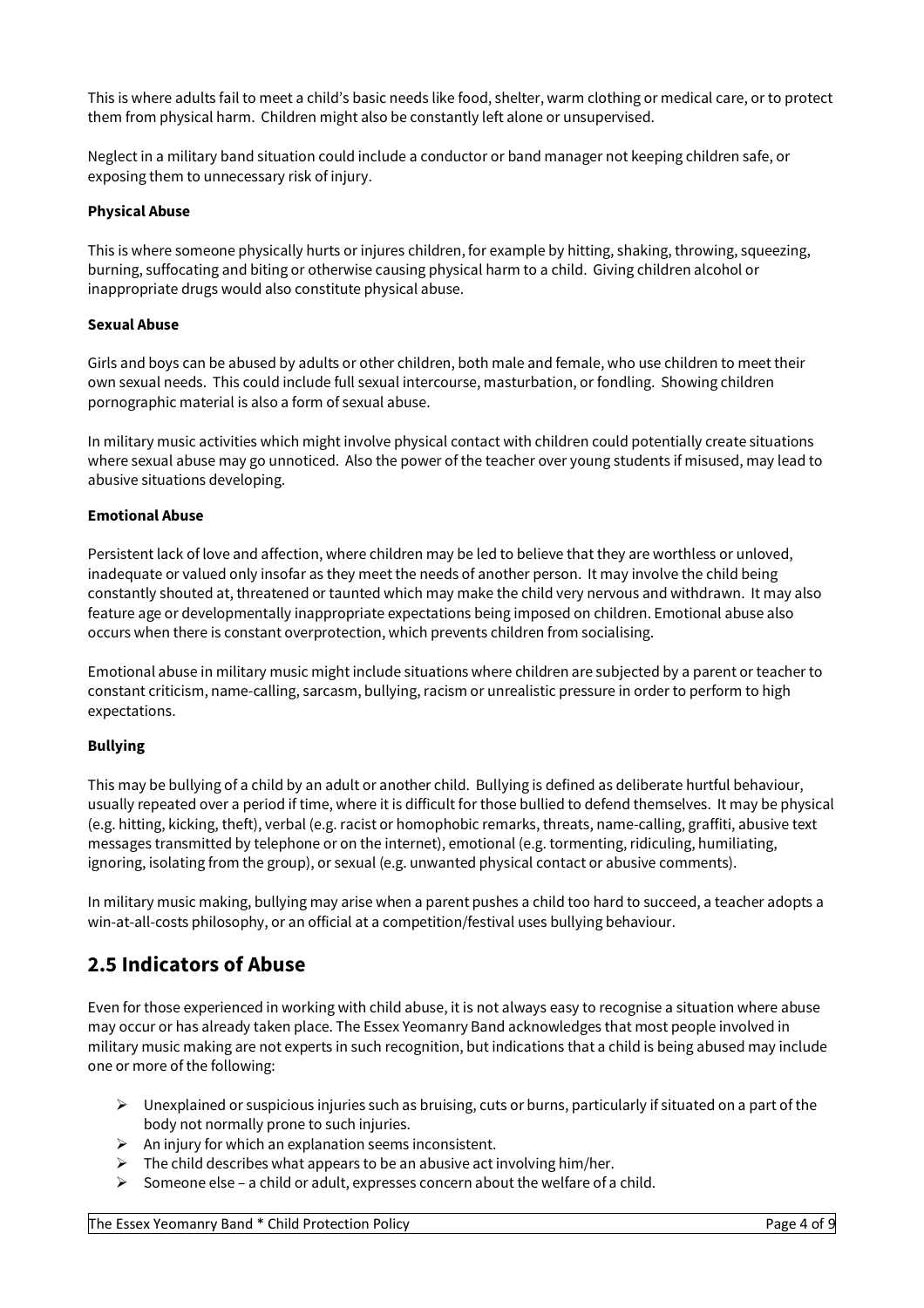- $\triangleright$  Unexplained changes in a child's behaviour e.g., becoming very quiet, withdrawn, or displaying sudden outbursts of temper - or behaviour changing over time.
- $\triangleright$  Inappropriate sexual awareness.
- $\triangleright$  Engaging in sexually explicit behaviour in games.
- $\triangleright$  Distrust of adults, particularly those with whom a close relationship would normally be expected.
- $\triangleright$  Difficulty in making friends.
- $\triangleright$  Being prevented from socialising with other children.
- $\triangleright$  Displaying variations in eating patterns including overeating or loss of appetite.
- $\triangleright$  Losing weight for no apparent reason.
- $\triangleright$  Becoming increasingly dirty or unkempt.

It must be recognised that the above list is not exhaustive, but also that the presence of one or more of the indicators is not proof that abuse is actually taking place. It is **not**the responsibility of those working in military music making to decide that child abuse is occurring, but it is their responsibility to act on any concerns.

Signs of bullying may include:

- $\triangleright$  Behavioural changes such as reduced concentration or becoming withdrawn, clingy, depressed, tearful, emotionally up and down, reluctant to go to band rehearsals or to competitions.
- $\triangleright$  An unexplained drop-off in standard of performance.
- $\triangleright$  Physical signs such as stomach-aches, headaches, difficulty in sleeping, bed-wetting, scratching and bruising, damaged clothes and bingeing on food, cigarettes or alcohol.
- $\triangleright$  A shortage of money or frequent loss of possessions.

# **3. Recruiting and selecting personnel to work with children**

## **3.1 Introduction**

Anyone may have the potential to abuse children in some way and it is important that all reasonable steps are taken to prevent unsuitable people from working with children. This applies equally to volunteers as well as paid staff. The procedures set out below is expressed in terms that apply to paid staff, but equivalent procedures should be used in respect of volunteers. The particular circumstances of individual cases need to be taken into account, but the fundamental principle is that those in charge of activities involving young people must take all reasonable steps to satisfy themselves as to the suitability of those who are given access to the children in their care.

# **3.2 Controlling access to children**

Applicants for positions that involve significant access to young people should first complete procedures designed to elicit information about their past career (including any gaps), and to disclose any criminal record or other matter that has a bearing on their suitability to work with children e.g., previous investigations with police or social services or disciplinary investigations in relation to work with children. It should be made clear that failure to disclose relevant information will result in disciplinary action and possible dismissal or exclusion.

Consent should be obtained from applicants for checks to be conducted to determine whether the Disclosure & Barring Service holds any relevant information on them.

At least two references should be taken up in relation to professional staff, including at least one regarding previous work with children. Similar procedures should be applied for volunteers; for example where a teacher or adult helper transfers from one band to another, it would be appropriate to contact the previous band to see whether there is any reason that they should not be given access to young people. All information received in relation to applicants must be kept secure and treated with strict confidentiality and be made available to the applicant upon their written request.

## **3.3 Vetting**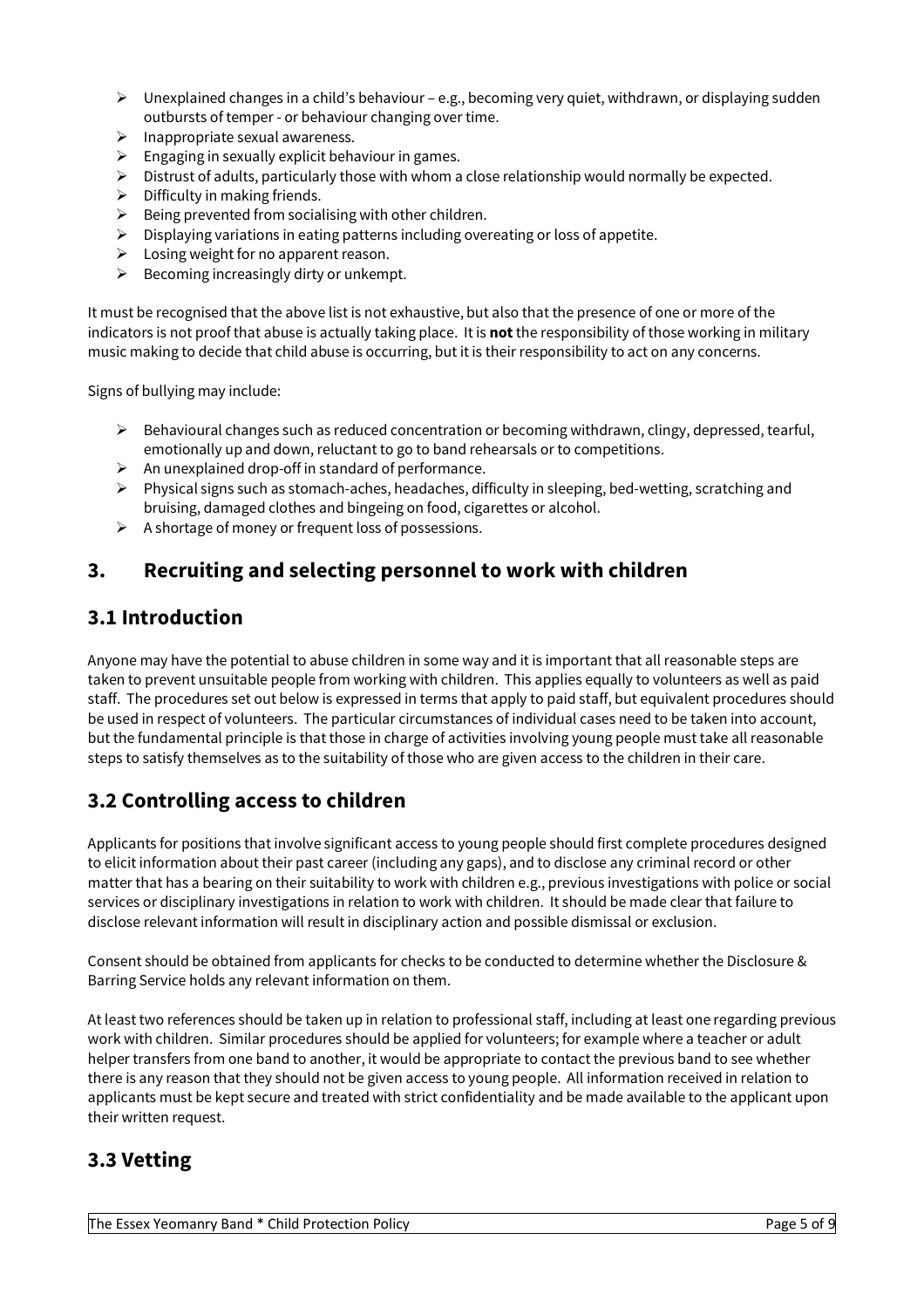All personnel who will have significant access to young people must first be vetted to establish whether they have any criminal convictions or other past behaviour that suggests they are unsuitable to work with children. This applies equally to paid staff and volunteers. This is achieved by obtaining an Enhanced Disclosure about the individual from the Disclosure & Barring Service.

It is important to emphasise that the absence of any relevant disclosure emerging from this vetting process does not guarantee that the individual is safe to work with children, so it should not be relied on excessively. It is only one of a number of factors in the initial assessment of the person's suitability for such responsibilities.

It is of note that an Enhanced Disclosure should be considered valid for a period of two years maximum, after which a repeat of the disclosure should be made. **Disclosures obtained from the DBS/CRB for another position should NOT be accepted as part of the vetting process**.

# **3.4 The Safeguarding Officer**

A Safeguarding Officer (or Officers) will be appointed by The Essex Yeomanry Band to advise the Committee on compliance with all the procedures described in this protection policy and to act as a focal point for reporting any concerns. The Officer(s) will have the primary responsibility to check that everyone who has significant access to young people within the band is suitable for that role and has been vetted as described above. The person(s) appointed should be identifiable to the junior members of the Band and their parents. The Safeguarding Officer(s) should undergo the vetting procedure described in 3.3 above.

# **3.5 Training**

The effectiveness of the policies described will depend on **everyone** who is involved with military music making being aware of what is good practice. This applies particularly to those working directly with young people, such as Bandmaster(s) and Safeguarding Officers, but an awareness of child protection issues is also needed by others who may be involved more indirectly, such as committee members or occasional parent helpers. Training courses on Child Protection are available and are recommended for those groups identified above.

Formal training in child protection will help people to:

- $\triangleright$  Compare their own practice against what is regarded as good practice in military music making and check that their practice is likely to protect them from false allegations.
- Ø Recognise their responsibilities and report any concerns about suspected poor practice or abuse.
- $\triangleright$  Deal with the vetting procedures described in 3.3 above.
- $\triangleright$  Work safely and effectively with children.

# **4. Responding to suspicions and allegations**

### **4.1 Introduction**

Many cases of child abuse in fact take place within the family setting. However, abuse can and does occur in other situations as well, which may include military music making or other social activities, and is rarely a one-off event when it occurs within such a setting. It is crucial that those involved in military music making are aware of this possibility and that all allegations are taken seriously and appropriate action taken.

It is **not**the responsibility of anyone in a military band whether in a paid or a voluntary capacity, to decide whether or not child abuse is taking place. However, there is a responsibility to inform appropriate agencies of possible abuse so that they can then make inquiries and take any necessary action to protect the child. This applies both to suspicions of abuse occurring within the context of music making activities and to allegations that abuse is taking place elsewhere. This section explains how you should respond to such concerns.

# **4.2 Receiving evidence of possible abuse**

The Essex Yeomanry Band \* Child Protection Policy Page 6 of 9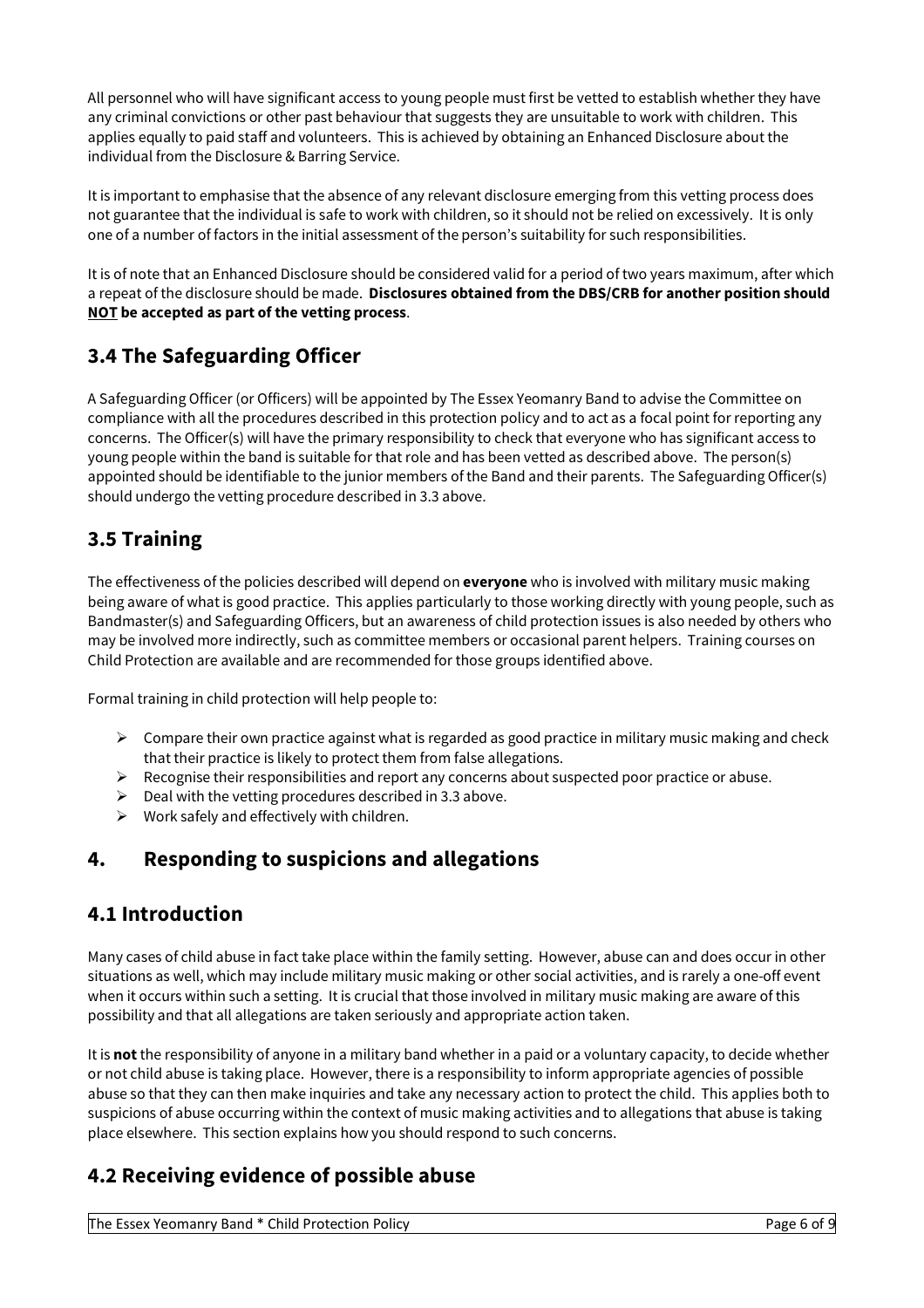We may become aware of possible abuse in various ways. We may see it happening ourselves; we may suspect that it is occurring because of signs such as those listed in 2.5 above; it may be reported to us by someone else, or directly by the child affected.

In the last of these cases, it is particularly important to respond appropriately. If a child says or indicates that he or she is being abused, or information is obtained which gives you concern that a child is being abused, you should:

- $\triangleright$  React calmly so as not to frighten the child.
- $\triangleright$  Tell the child they are not to blame and that it was right to tell.
- $\triangleright$  Take what the child says seriously, recognising the difficulties inherent in interpreting what is said by a child who has a speech disability and/or differences in language.
- $\triangleright$  **Keep questions to the absolute minimum** necessary so that there is a clear and accurate understanding of what has been said, and be careful not to ask leading questions.
- Ø Reassure the child, **but do not promise to keep the matter secret** explain that to resolve the problem it will be necessary to inform other people as appropriate.

# **4.3 Recording information**

As with other forms of information arising in relation to child protection, information of this kind is highly sensitive and confidential. Accordingly, it should be held under secure conditions and only made available to those who have a definite need for it.

You should make a note as soon as possible of whatever information you obtain, both for your own future reference and possibly for passing on to others, appropriate agencies such as the social services department or the police. In writing such a note, you should confine yourself to the facts, and distinguish between what is your own personal knowledge and what you have been told by other people. You should not include your own opinions on the matter, to avoid the possibility of libel. Information should include the following:

- $\triangleright$  The nature of the allegation, in as much detail as possible, including times, dates, locations and other relevant information.
- $\triangleright$  Details of the child involved, including name, age, address and other contact details, and identifying who has parental responsibility for the child.
- $\triangleright$  Details of the person against whom the allegation is made, including name, relationship with the child, age and contact details (if known).
- $\triangleright$  The identity and contact details of any informants or other witnesses.
- $\triangleright$  The child's account, if he or she can give one, of what has happened.
- $\triangleright$  A description of any visible bruising or other injuries.
- $\triangleright$  Details of who else has been informed of the alleged incident.
- $\triangleright$  Any other relevant information.

## **4.4 Reporting Concerns**

The Essex Yeomanry Band expects its members and staff to discuss any concern they may have about the welfare of a child immediately with the Safeguarding Officer, and subsequently to check that appropriate action has been taken. The particular route you might follow in various circumstances is suggested below.

### *Working within a band*

If you are working within a military band, you should inform the Safeguarding Officer.

### *Working with or in schools*

If you are working with schoolchildren as part of the school curriculum or extra-curricular activities you should inform the Head Teacher of the school or the School's appointed Safeguarding/Child Protection Officer.

### *Working with students away from home*

The Essex Yeomanry Band \* Child Protection Policy Page 7 of 9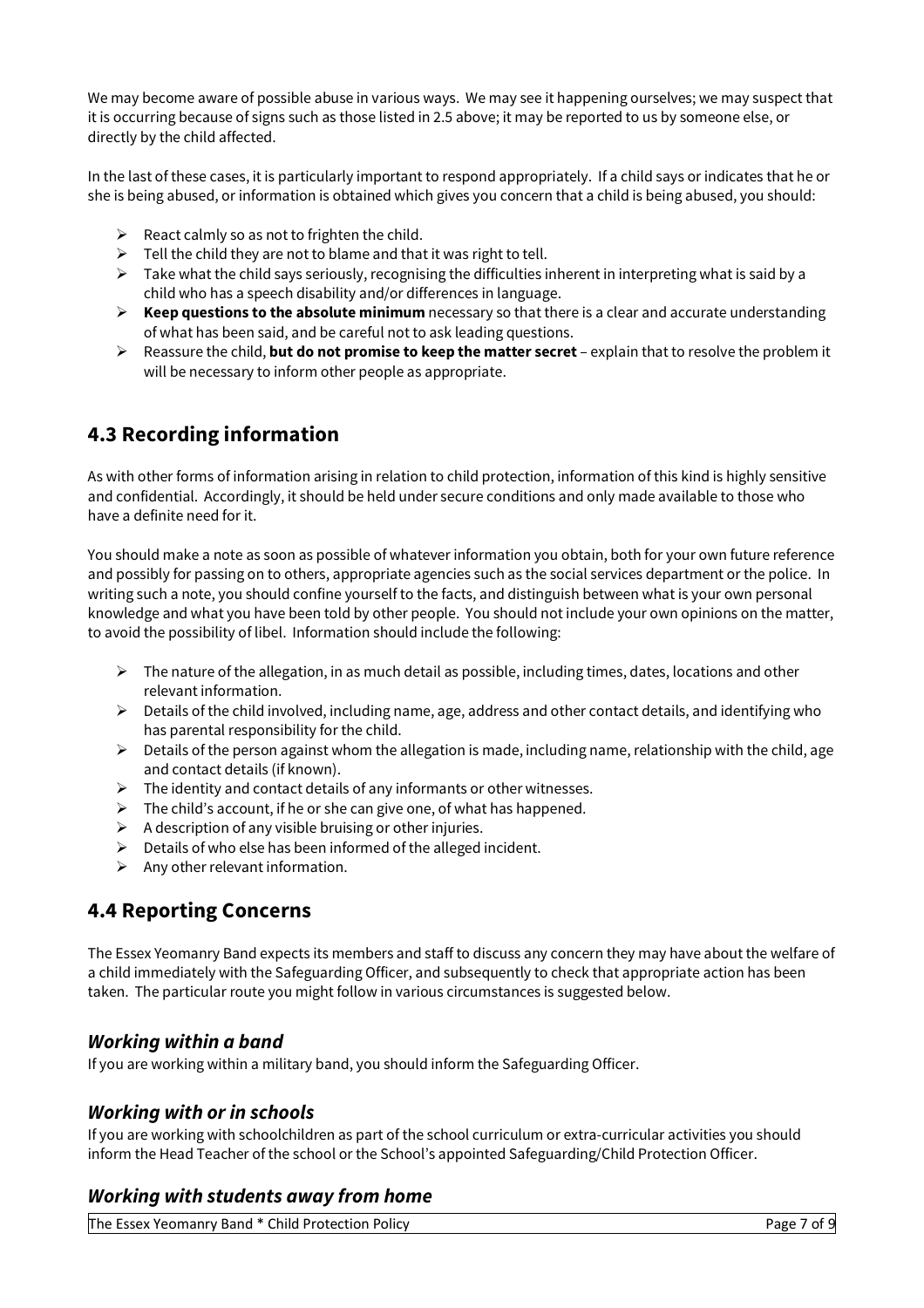If you are working with students away from home (for example on band training camps or at competitions, contests or festivals), then you should inform the person in charge of the Band or the Band Sargent.

Circumstances in which other people might then need to be informed are discussed below:

### *Parents or carers*

There is always a commitment to work in partnership with parents or carers where there are concerns about their children. Therefore, in most situations, it would be important to talk to parents or carers to help clarify any initial concerns. For example, if a child seems withdrawn, they may have experienced bereavement in the family. However, there are circumstances in which a child might be placed at even greater risk were such concerns to be shared, e.g., where a parent or carer may be responsible for the abuse or not able to respond to the situation appropriately. In these situations, or where concerns still exist, any suspicion, allegation, or incident of abuse must be reported to appropriate agencies as soon as possible.

### *The NSPCC or other agencies*

The first consideration at this point is to minimise the danger of further abuse to the child or to other children. The person in charge should seek advice from the local police or social services department or the NSPCC. (You can obtain advice by telephoning the NSPCC freephone helpline – the number is 0808 800 5000 and is a 24 hour service. You do not have to give your name but it is helpful if you can.) The allegation should be referred to the police and social services department in any case involving physical or sexual abuse or where the child's safety is otherwise at risk. If the person in charge is not available, or the concern is about the person in charge, the person in receipt of the information or with the concern should contact these agencies direct. Reporting the matter to the police or social services department should not be delayed by attempts to obtain more information.

### *Social Services*

The social services department has a statutory duty under the Children Act 1989 for the welfare of a child. When a child protection referral is made its staff have a legal responsibility to investigate. This may involve talking to the child and family and gathering information from other people who know the child. The telephone number is in the local phone book. Wherever possible, referrals telephoned to the social services department should be confirmed in writing within 24 hours. A record should also be made of the name and designation of the social services member of staff to whom the concerns were passed, together with the time and date of the call, in case any followup is needed.

### *Police*

Where the apparent abuse is of a criminal nature; it will be appropriate to inform the police. A record should be made of the crime reference number provided by the police, together with the time and date of the call, in case any follow-up is needed. The police and social services department may also carry out a joint enquiry. The person in charge may be unsure about whether the allegation constitutes abuse or not, and unclear about what action to take. There may be circumstances where allegations are about poor practice (which need not be referred to the social services or police) rather than abuse, but those responsible should consult with the bands Safeguarding Officer who will obtain further advice where there is any doubt. **Notifying the Child Protection Officer is also important because this matter may be just one of a series of other instances which together cause concern.**

## **4.5 Disciplinary procedures**

The discovery that a member of staff or volunteer may be abusing a child will raise feelings and concerns among other staff or volunteers, and it can be inherently difficult to report such matters. However, it is important that any concerns for the welfare of the child arising from abuse or harassment by a member of staff or volunteer should be reported immediately. As indicated above an allegation of abuse may give rise to a child protection investigation by the social services department and/or a criminal investigation involving the police. In addition, if the abuse is alleged to have been committed in the course of a person's employment, he or she will be subject to whatever disciplinary procedures and sanctions are provided for within the employment contract.